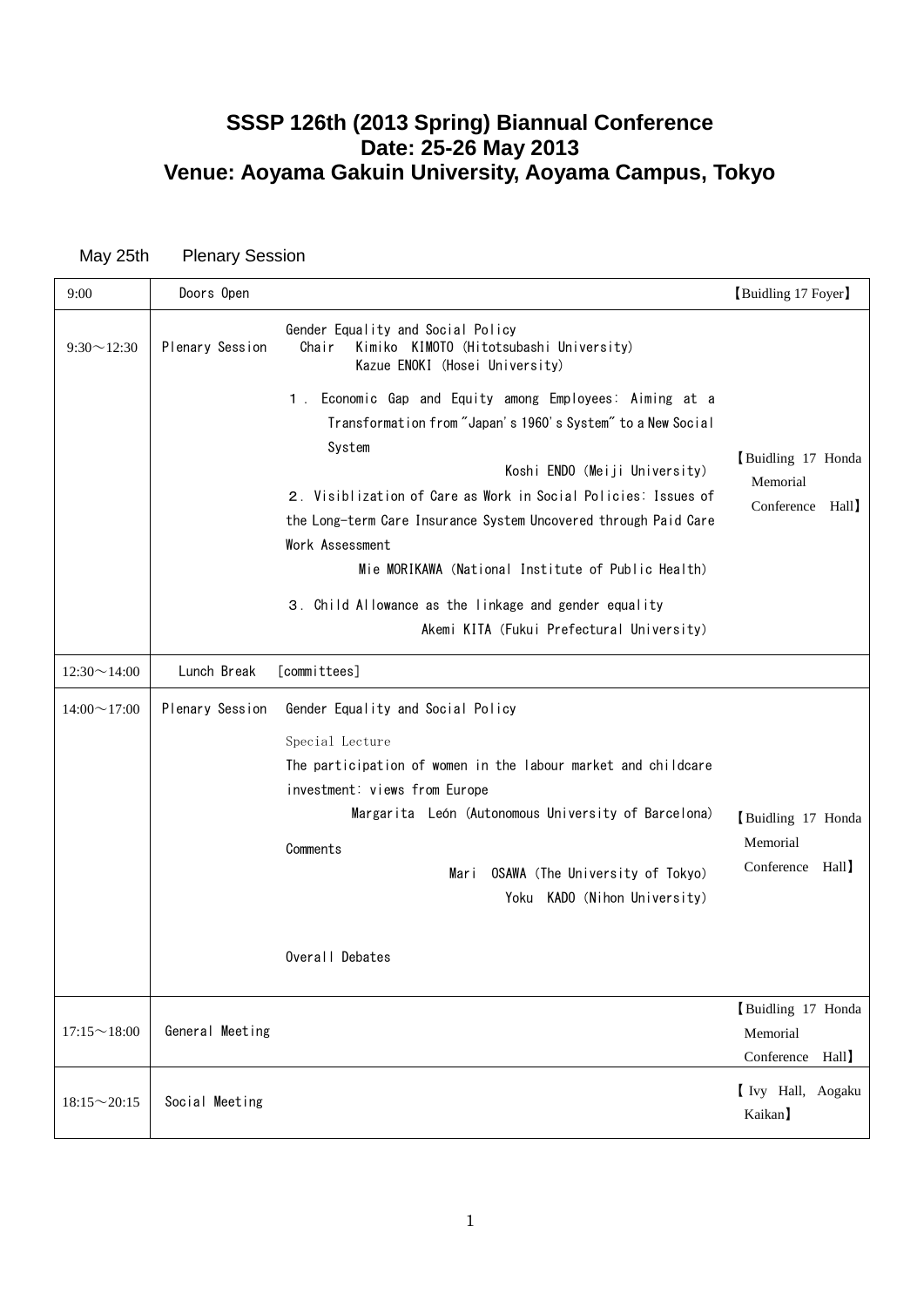| 9:00               | Doors Open         |                                                                                                                                                   | [Buidling 17 Foyer]        |
|--------------------|--------------------|---------------------------------------------------------------------------------------------------------------------------------------------------|----------------------------|
| $9:30 \sim 11:30$  | Symposium Sessions | 1. Comparative Analysis of Changing Family Policies under<br>Globalization: the Cases of the Netherlands, France and Germany                      | Buidling 17 Room<br>17511  |
|                    |                    | 2. Tepco Fukushima Nuclear Power Plant Workers and the Fight to<br>Contain the Disaster                                                           | Buidling 17 Room<br>17510  |
|                    |                    | 3. Current research on the history of labor: Andrew Gordon<br>(Translator: Kazuo Nimura), The Evolution of Labor Relations in<br>Japan, 1853-2010 | Buidling 17 Room<br>17507  |
|                    | General Sessions   | 1. Employment                                                                                                                                     | Buidling 17 Room<br>17606  |
|                    |                    | 2. China, Taiwan and Japan                                                                                                                        | Buidling 17 Room<br>17508  |
| $11:30 \sim 12:50$ | Lunch Break        | [committees]                                                                                                                                      |                            |
| $12:50 \sim 14:50$ | Symposium Sessions | 4. Reflections on Emiko Takenaka's Theory (1): Perspectives on<br>the Feminist Analysis of Labour                                                 | Buidling 17 Room<br>17511  |
|                    |                    | 5. Social policy on the employment of people with disabilities                                                                                    | Buidling 17 Room<br>17510  |
|                    |                    | 6. Local variations in health systems: policy making at national<br>and local levels                                                              | Buidling 17 Room<br>17507] |
|                    | General Sessions   | 3. Job Training and Techniques                                                                                                                    | Buidling 17 Room<br>17606  |
|                    |                    | 4. Social Security                                                                                                                                | Buidling 17 Room<br>17508) |
|                    |                    | 5. New Public Commons                                                                                                                             | Buidling 17 Room<br>17509] |
| $15:00 \sim 17:00$ | Symposium Sessions | 7. Care Regime Analysis in East Asia                                                                                                              | Buidling 17 Room<br>17511] |
|                    |                    | 8. Industrial Relations and Unionism in Key Private Industries                                                                                    | Buidling 17 Room<br>17510] |
|                    | General Sessions   | 6. Family budgets and Employment support                                                                                                          | Buidling 17 Room<br>17507] |
|                    |                    | 7. History                                                                                                                                        | Buidling 17 Room<br>17606  |

# May 26th Symposium Sessions and [General Sessions](http://sssp-online.org/126th_c_e.html)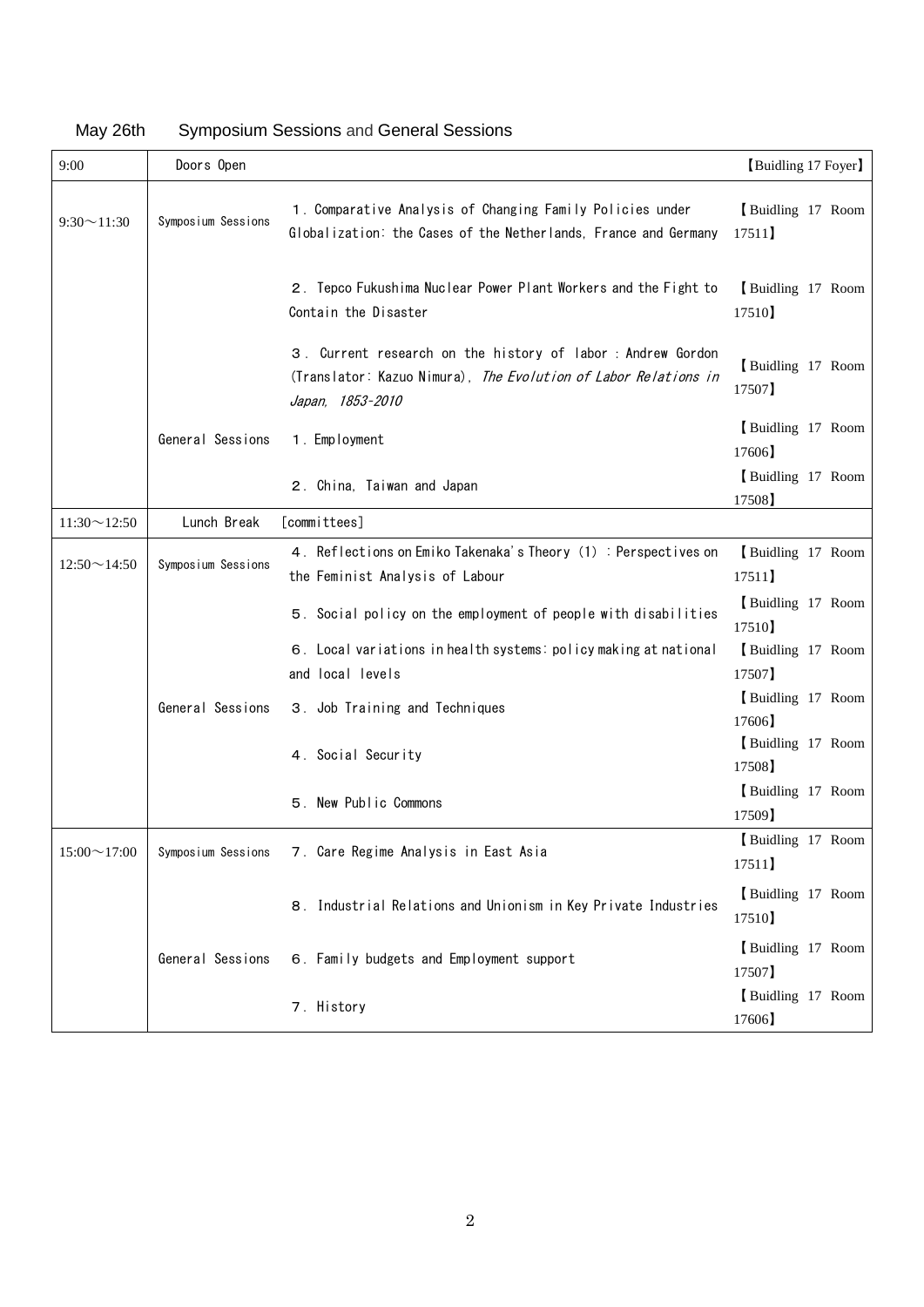# **The Program of May 25th**

| $9:30 \sim 12:30$<br><b>Plenary Session</b>                                                                                                                                                             |
|---------------------------------------------------------------------------------------------------------------------------------------------------------------------------------------------------------|
| <b>Gender Equality and Social Policy</b><br>[Buidling 17 Honda Memorial<br>Conference<br>Hall                                                                                                           |
| Chair: Kimiko KIMOTO (Hitotsubashi University) · Kazue ENOKI (Hosei University)                                                                                                                         |
| 1. Economic Gap and Equity among Employees: Aiming at a Transformation from "Japan's<br>1960's System" to a New Social System                                                                           |
| Koshi ENDO (Meiji University)                                                                                                                                                                           |
| 2. Visiblization of Care as Work in Social Policies: Issues of the Long-term Care Insurance<br>System Uncovered through Paid Care Work Assessment<br>Mie MORIKAWA (National Institute of Public Health) |
| 3. Child Allowance as the linkage and gender equality<br>Akemi KITA (Fukui Prefectural University)                                                                                                      |
| <b>Lunch Break</b><br>[committees]<br>$12:30 \sim 14:00$                                                                                                                                                |
|                                                                                                                                                                                                         |
|                                                                                                                                                                                                         |
| $14:00 \sim 17:00$<br><b>Plenary Session</b>                                                                                                                                                            |
| [Buidling 17 Honda Memorial]<br><b>Special Lecture</b><br>Conference<br><b>Hall</b>                                                                                                                     |
| The participation of women in the labour market and childcare investment: views from Europe                                                                                                             |
| Margarita León (Autonomous University of Barcelona)                                                                                                                                                     |
|                                                                                                                                                                                                         |
| Comments<br>1. Mari OSAWA (The University of Tokyo)                                                                                                                                                     |
| 2. Yoku KADO (Nihon University)                                                                                                                                                                         |
| <b>Overall Debates</b>                                                                                                                                                                                  |
| $17:15 \sim 18:00$<br><b>General Meeting</b>                                                                                                                                                            |

【Ivy Hall, Aogaku Kaikan】

【Buidling 17 Honda Memorial Conference Hall】

**18**:**15**~**20**:**15 Social Meeting**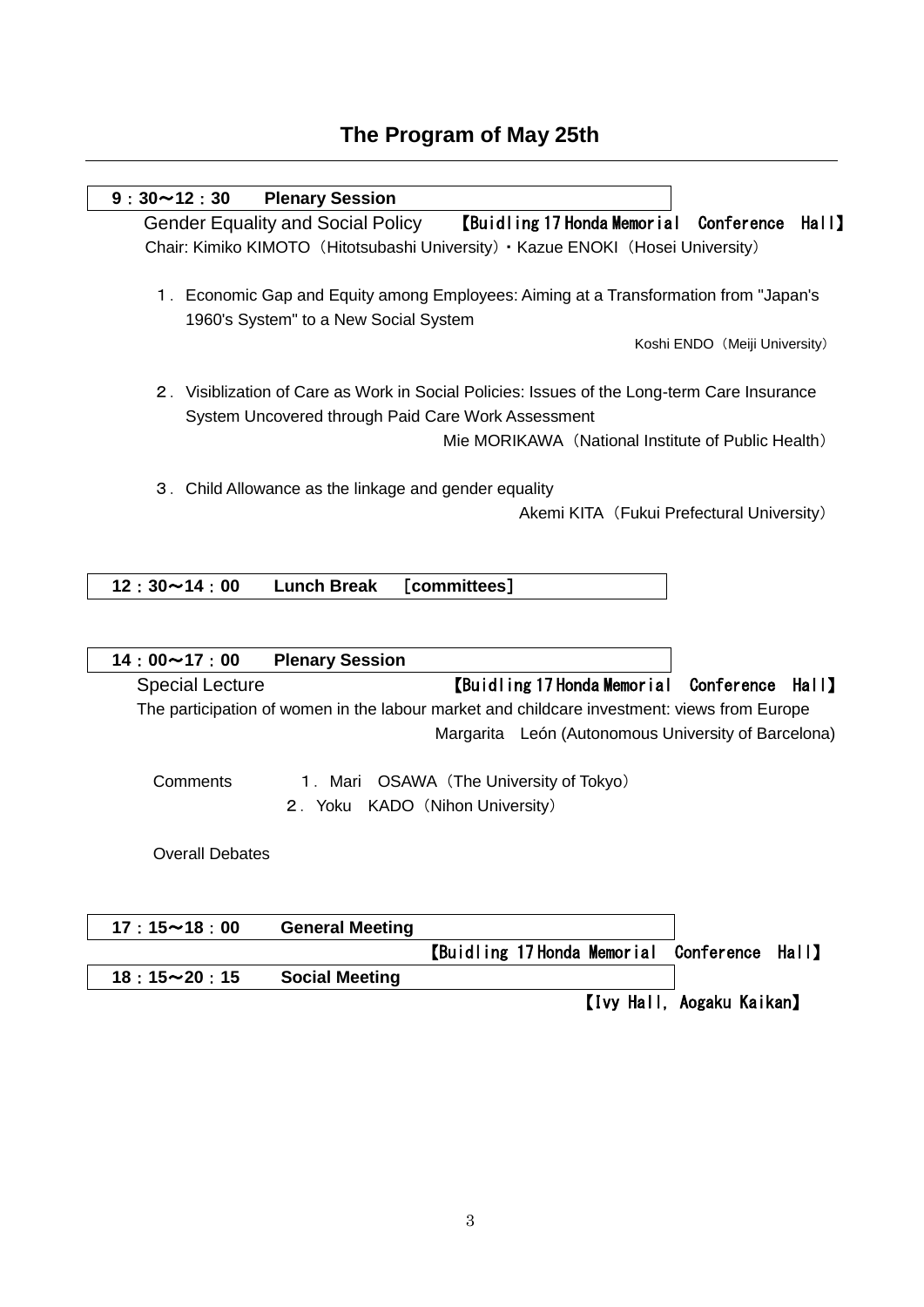# **The Program of May 26th**

#### **9:30**~**11:30 Symposium Sessions and [General Sessions](http://sssp-online.org/126th_c_e.html)**

<**Symposium Session** 1> 【Buidling 17 Room 17511】 **Comparative Analysis of Changing Family Policies under Globalization: the Cases of the Netherlands, France and Germany**

Chair · Coordinator: Akiyo UOZUMI (Josai International University)

Debater 1: Chisa FUJIWARA (Iwate University)

Debater 2: Naoko SOMA (Yokohama National University)

1. Neo-liberal reform in "family policy" in the Netherlands

Mariko HIROSE (Tokai University)

2.French family policies supporting women's independency

Keiko FUNABASHI (Shizuoka University)

3. Support to single-parent families and issues - based on a case in Germany

Akiyo UOZUMI (Josai International University)

### <**Symposium Session** 2> 【Buidling 17 Room 17510】

**Tepco Fukushima Nuclear Power Plant Workers and the Fight to Contain the Disaster**

Chair · Coordinator: Hirohiko TAKASU (Hitotsubashi University) Debater: Masuro SUGAI (Kokugakuin University)

1. Interviews and research shed light on the reality and thoughts of nuclear power plant workers

Masayuki IKEZA (Program Production Department, NHK) 2.Radiation exposure and safety issues for Tepco Fukushima Daiichi workers Katsuyasu IIDA (Tokyo Occupational Safety & Health Center)

# <**Symposium Session** 3> 【**Buidling 17 Room17507**】 **Current research on the history of labor**:**Andrew Gordon (Translator: Kazuo Nimura),**  *The Evolution of Labor Relations in Japan, 1853–2010*

Chair · Coordinator: Kazue ENOKI (Hosei University) Debater: Kazuo NIMURA (Hosei University · Emeritus Professor)

- 1. Shinji SUGAYAMA (Tohoku Gakuin University)
- 2. Ryoji KANEKO (Hosei University)
- 3. Fumiki ISHIZUKA (Seinan Gakuin University)

<**General Session** 1 **Employment**> 【Buidling 17 Room 17606】

Chair: Yuka MIZUNO (Nagoya Keizai University)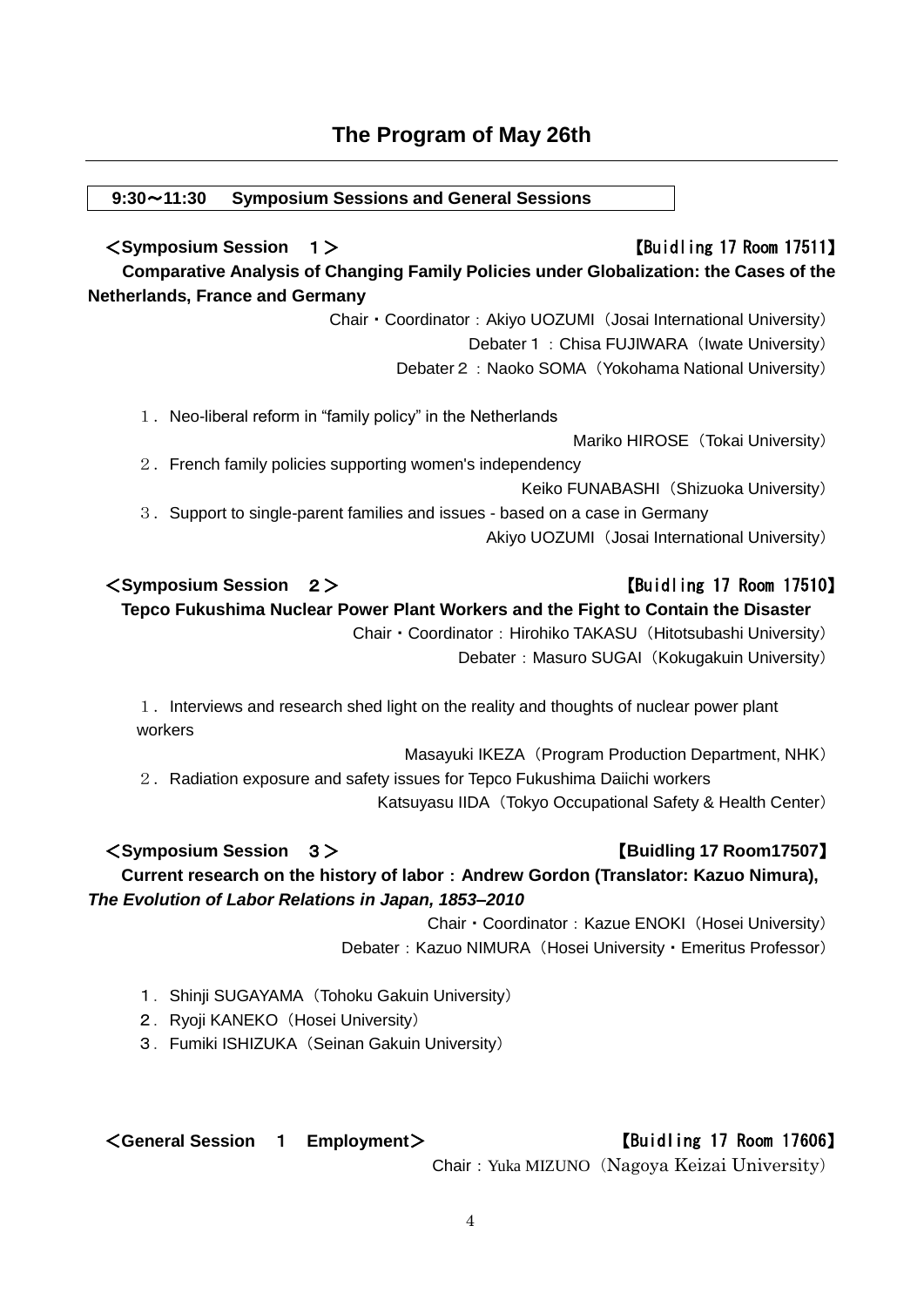1.Some evidence of long-term employment in prewar Japan

Kenji HASHIMOTO (Musashi University)

2. Development of Part-time Work in German Big Corporations

Yoko TANAKA (University of Tsukuba)

3.The New Attempt on Organizing Irregular Workers in Korea: Focusing on the Activities of Korean Women's Trade Union for Organizing Female Irregular Workers

Nobuko YOKOTA (Yamaguchi University)

# <**General Session** 2 **[China, Taiwan and Japan](http://sssp-online.org/126th_c_e.html#2)**> 【Buidling 17 Room 17508】

Chair: Min Zhu (Chiba University of Commerce)

1.A study on the Social Worker Education in Japan and Taiwan

Yu-Cheng SHENG (Graduate Student, Tohoku University)

2.Comparison of Individual Labor Dispute Between China and Japan -Focusing on Workers' **Organizations** 

Zheng LI (Graduate Student, Kyoto University)

3.The life after The Great Tohoku Earthquake of Chinese technical interns and Southeast Asia technical interns

Yukio SAKA (University of Toyama)

**11**:**30**~**12**:**50 Lunch Break** [**committees**]

**12**:**50**~**14**:**50 Symposium Sessions and [General Sessions](http://sssp-online.org/126th_c_e.html)**

<**Symposium Session** 4> 【Buidling 17 Room17511】 **Reflections on Emiko Takenaka's Theory**(**1**)**: Perspectives on the Feminist Analysis of Labour**

> Chair: Ryoko HATTORI (Osaka City University) Coordinator: Chisa FUJIWARA (Iwate University) Debater: Maki OMORI (Waseda University)

1.The Reformation through Takenaka's " Women's Labour" Theory

Yoshiko KUBA (Tokyo Gakugei University · Emeritus Professor)

2."Takenaka's Theory" and its Social Security Studies

Akemi KITA (Fukui Prefectural University)

#### <**Symposium Session** 5> 【Buidling 17 Room 17510】

**Social policy on the employment of people with disabilities**

Chair: Toshihiro KAMIKAKE (Kyoto Prefectural University) Coordinator: Koichi OGIHARA (Japan Welfare Education College)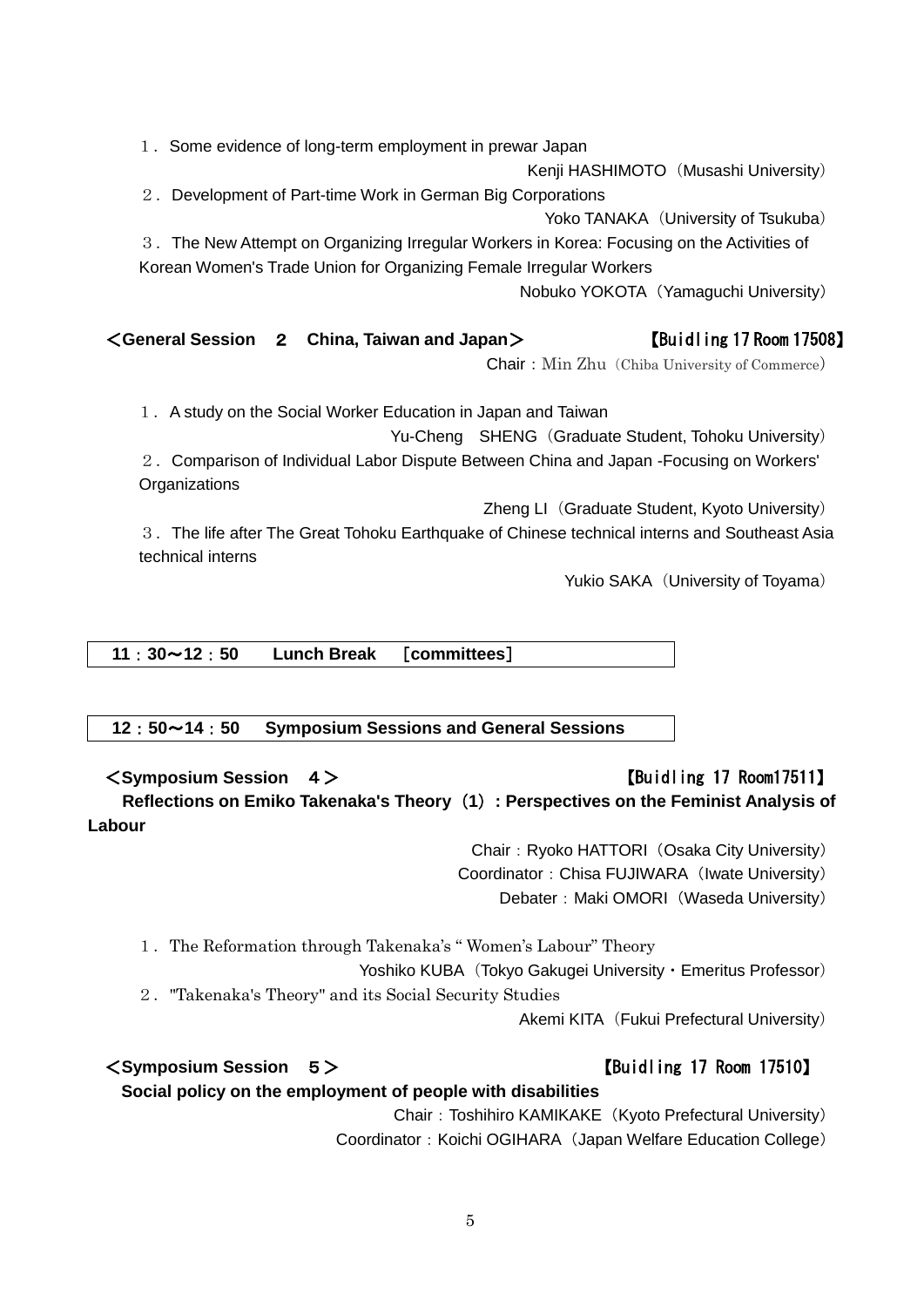1.Employment Policy for Disabled People: Current Issues and Future Prospects Junko EMOTO (Prefectural University of Hiroshima Faculty of Health and Welfare)

2.The actual condition and the problem of a home employment disabled person support system Tsuyoshi TAKANO (Hiroshima International University)

3.The vision and problem of "Social employment" for Persons with Disabilities Hiroshi ISONO (Shizuoka welfare and medical specialized collage)

# <**Symposium Session** 6 【Buidling 17 Room 17507】

**Local variations in health systems: policy making at national and local levels** Chair · Coordinator: Ryozo MATSUDA (Ritsumeikan University) Debater: Kazuo TAKAYAMA (Kyoto Tachibana University)

1.Current status and Challenges of Community Based- Health Insurance: An analysis on the National Health Insurance

Masateru NAGATOMO (Tsu City College)

2.Health care system and local markets in San Francisco city/county: Local initiatives under health care system in the United States

Jun SAKURAI (Health Sciences University of Hokkaido)

## <**General Session** 3 **Job Training and Techniques**> 【Buidling 17 Room 17606】 Chair: Kimihiko ISHIKAWA (Meiji University)

1.The Quality of the Public Vocational Training Established by Local Governments and the Desirable Situation in the Future: With a Focus on Osaka Prefectural Polytechnic Schools

Guangjie LU (Graduate Student, Osaka City University)

2.Towards the integrated reforms of labor market, higher education and vocational education and training

Katsuhiko IWATA (Polytechnic University)

3. Succession of Construction Engineer's Intuition

Masao YAMASAKI (Graduate Student, Hosei University)

<**General Session** 4 **Social Security**> 【Buidling 17 Room 17508】

Chair: Koichi HIRAOKA (Ochanomizu University)

1.Actual practice of institutional care toward psychiatric patients by Poor Relief Law and its historical consideration

Motoyuki GOTO (Graduate Student, Hitotsubashi University) 2.Why is normal labor not covered in kind by health insurance?

Kaori KOGURE (Graduate Student, The University of Tokyo)

<**General Session** 5 **New Public Commons**> 【Buidling 17 Room 17509】 Chair: Kaori KATADA (Saitama Prefectural University)

1.The Collaboration of Prefecture of Yamaguchi and NPO in DV measure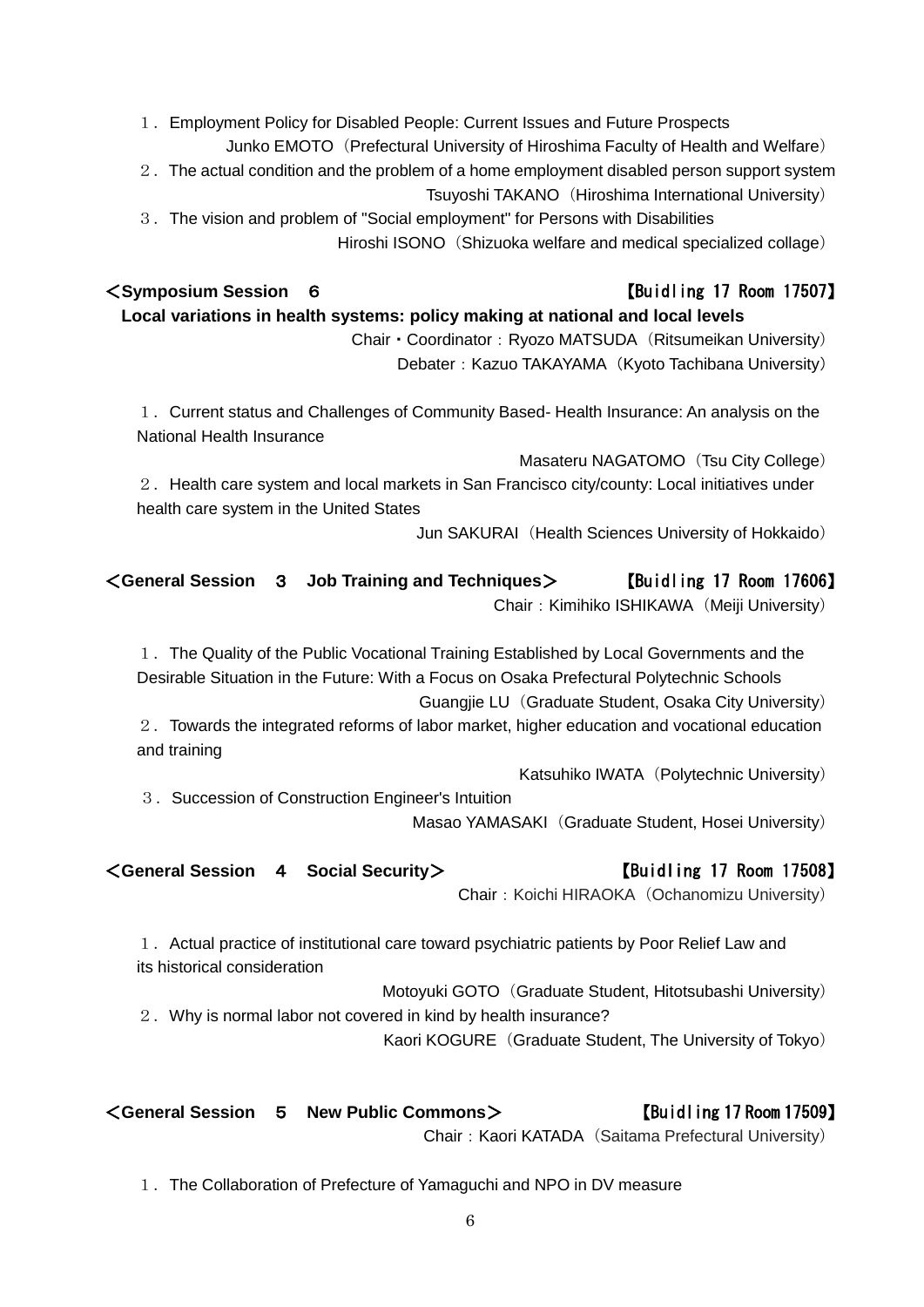Hisako KOSIBA (Yamaguchi University)

- 2.Changing Public-Private Sphere in Life-supportive Services in the Aftermath of the
- 3.11-Community Comprehensive Care Refurbished

Koichi OGASAWARA (Tohoku Fukushi University)

3.The research about "creation" of employment opportunities for young people and a business of the Glocalization

Masaji Hosokawa (Graduate Student, Hosei University)

#### **15**:**00**~**17**:**00 Symposium Sessions and [General Sessions](http://sssp-online.org/126th_c_e.html)**

### <**Symposium Session** 7> 【Buidling 17 Room 17511】 **Care Regime Analysis in East Asia**

Chair: Jie SHEN (Japan Women's University) Coordinator: Naoko SOMA (Yokohama National University) · Lianhua LI (Shiga University) Debater: Yuki TSUJI (Ritsumeikan University)

1.Care Regime in East Asia: Review of Previous Research

Lianhua LI(Shiga University)

2.Comparative Care Regime Analysis of Korea and Japan

Naoko SOMA (Yokohama National University)

 3.Role of immigrants in family care: inclusion/exclusion under familialism and family based citizenship

Wako ASATO (Kyoto University)

### <**Symposium Session** 8> 【Buidling 17 Room 17510】

**Industrial Relations and Unionism in Key Private Industries**

Chair: Akira SUZUKI (Hosei University) Coordinator: Atsushi HYODO (Senshu University)

1.Changes in the functioning of enterprise unions

Wakana SHUTO (Rikkyo University)

2. On Metal and Machinery Industrial Unionism at Small Business Sector Hiroyasu KOBAYASHI (Japan Research Institute of Labor Movement)

# <**General Session** 6 **Family budgets and Employment support**>【Buidling 17 Room 17507】

Chair: Ryozo MATSUDA (Ritsumeikan University)

1.Impacts of Tax and Social Security Contributions on the Family Budgets in Japan

Norimichi GOISHI (Osaka City University)

2.Analysis of the cooperation system of RSA: Case of the independent support organizations of Paris

Yuka OZAWA (Toba national college of maritime technology)

3. Public Support for higher education: from the point of view of employment support